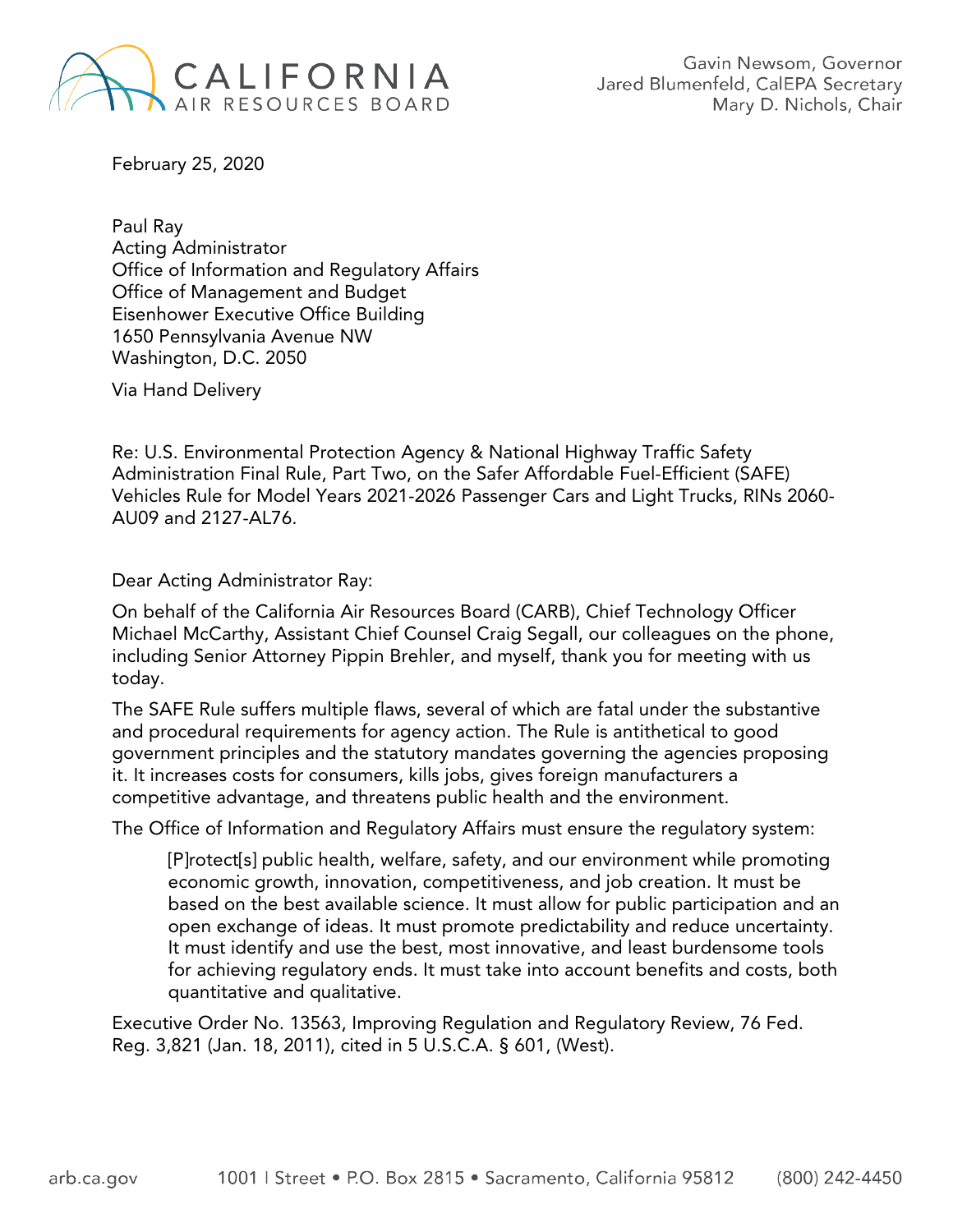$\overline{a}$ 

The SAFE Rule does none of these things. We write to emphasize the points we raised with you in our meeting today, including those below.

## *Major Process Failures*

Initially, the Rule's many flaws reflect deeply flawed consultation processes. The agencies proposing the rule have repeatedly ignored requests for information and have failed to learn from public comment. The U.S. Environmental Protection Agency and Department of Transportation shortchanged public review and comment. CARB, and many others, requested additional time to comment on the proposal but the agencies denied these requests.<sup>[1](#page-1-0)</sup> This necessitated numerous supplemental comments following the end of the published comment period as flaw after flaw emerged on further analysis. [2](#page-1-1)

Similarly, CARB and many others requested additional information from the agencies explaining the basis for the SAFE Vehicles. Those requests were denied in significant parts, including regarding the costs of clean technologies and the potential safety impacts of emissions and fuel economy standards. This compelled CARB (and others) to sue to ensure the agencies met their obligations under the Freedom of Information Act. $^{\rm 3}$  $^{\rm 3}$  $^{\rm 3}$  To date, the federal agencies have given inconsistent and contradictory explanations that fail to show they searched for the requested documents or provide any legal reason to withhold the requested records.

The agencies likewise fell short of coordinating within and outside the federal government. Our understanding is that U.S. EPA experts, for instance, repeatedly raised serious questions about the integrity of the Rule (some of which have been preserved in the record), but were denied access to many critical decisions and materials, with many technical decisions being made instead by political staff or by the non-expert staff at the Department of Transportation. This departure from standard agency decision-making to reach starkly incorrect and politically motivated results is gravely concerning and needs your Office's correction.

Moreover, the agencies wholly failed to consult with the states affected by the proposal, as required under Executive Order 13,132 (64 Fed. Reg. 43,255 (Aug. 4, 1999)). This failure is especially troubling given Congress's commitment to cooperative federalism in the Clean Air Act, and the dependence of many state programs for

<span id="page-1-0"></span><sup>1</sup> *See, e.g.,* Letter from States of California, Connecticut, Delaware, Iowa, Illinois, Maine, Maryland, Massachusetts, Minnesota, New Jersey, New York, North Carolina, Oregon, Pennsylvania, Rhode Island, Vermont, Washington, and the District of Columbia, to Andrew Wheeler, Acting Administrator, U.S. Environmental Protection Agency, Heidi King, Deputy Administrator, National Highway Traffic Safety Administration, Aug. 27, 2018; Letter from Chris Nevers, Vice President, Auto Alliance, to Andrew Wheeler, Acting Administrator, U.S. Environmental Protection Agency, Heidi King, Deputy Administrator, National Highway Traffic Safety Administration, Sept. 6, 2018.

<span id="page-1-1"></span><sup>&</sup>lt;sup>2</sup> See, e.g., the supplemental comments of the California Air Resources Board (CARB), enclosed.<br><sup>3</sup> See California Air Resources Board v. U.S. Environmental Protection Agency, National Highway Traffic

<span id="page-1-2"></span>*Safety Administration,* No. 1:19-cv-00965-CKK, D. D.C.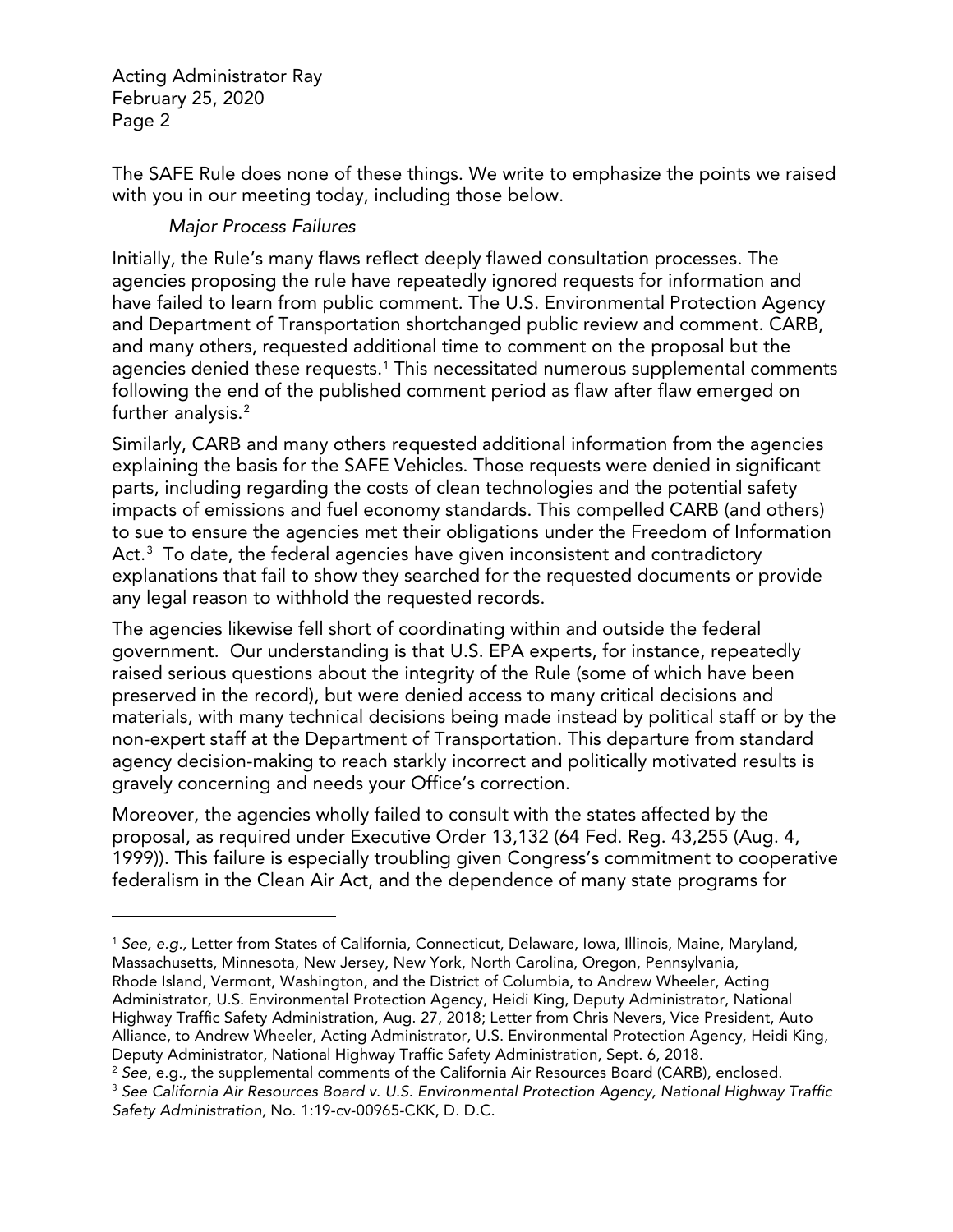meeting federal and state air quality requirements and GHG targets on vehicle standards. The Rule, and its associated preemption of state programs, is contrary to this Congressional direction. It was particularly egregious to decline to consult with CARB, the congressionally-regulated co-regulator of vehicle emissions, and a longtime close partner with the federal government on these efforts through administrations of both parties.

As worsened by this lack of consultation, the agencies also failed to meet their obligations for sound decision-making under the Information Quality Act. [4](#page-2-0) The agencies have failed to conduct an adequate inter-agency review and have stifled objective evaluation of its merits.<sup>[5](#page-2-1)</sup> To our knowledge, they have not fully responded to Congressional requests for information about the Rule, U.S. EPA analyses of the Rule, and who it actually benefits. $^{\rm 6}$  $^{\rm 6}$  $^{\rm 6}$ 

## *Major Substantive Flaws*

 $\overline{a}$ 

Extensive public comments – and several peer-reviewed papers – have documented the myriad of ways in which the SAFE Rule is unmoored from the facts and the record. We highlight some (but certainly not all) of the critical errors here.

At the most basic technical rule, the SAFE Rule did not, and does not, make sense. The Rule was grounded on erroneous analysis that reversed multiple federal technical findings in a full mid-term review of the program, constructing spurious costs on the basis of models that were not subject to peer review and which have been savaged by independent scientists. The Rule's analysis was rooted in fiction.

Economically, the SAFE Rule goes backwards – even when some of these errors are corrected. Part Two – the rollback before the Office now -- will raise costs for consumers and eliminate jobs by making cars more polluting and less efficient. As CARB said in its previous letter, the federal agencies' own estimates show the SAFE Rule would increase fuel consumption by 500,000 barrels every day and lead to a net loss of jobs.<sup>[7](#page-2-3)</sup> As Senator Thomas R. Carper has written you regarding this Rule, it would impose more than \$40 billion in costs on the U.S. economy. This shift in wealth

<span id="page-2-0"></span><sup>4</sup> *See* Letter from the Attorneys General of New York, Colorado, Connecticut, Delaware, Maine, Maryland, Massachusetts, New Jersey, Oregon, Pennsylvania, Vermont, and Washington, to Administrator Andrew R. Wheeler, U.S. Environmental Protection Agency, and Deputy Administrator Heidi King, National Highway Traffic Safety Administration, July 23, 2019, enclosed.

<span id="page-2-1"></span><sup>5</sup> *See* Robinson Meyer, The Atlantic, '*We Knew They Had Cooked the Books' The Trump administration's attempt to kill one of America's strongest climate policies has been a complete debacle*, February 12, 2020.

<span id="page-2-2"></span><sup>6</sup> *See* Letter from Senator Thomas R. Carper and Representative Frank Pallone, Jr., to Administrator Andrew Wheeler, U.S. Environmental Protection Agency, May 23, 2019; Letter from Senator Thomas R. Carper, to Secretary Elaine Chao, U.S. Department of Transportation, December 19, 2018.

<span id="page-2-3"></span><sup>7</sup> SAFE Rule, Notice of Proposed Rulemaking, 83 Fed. Reg. 42,986, 43,436 (Aug. 24, 2018).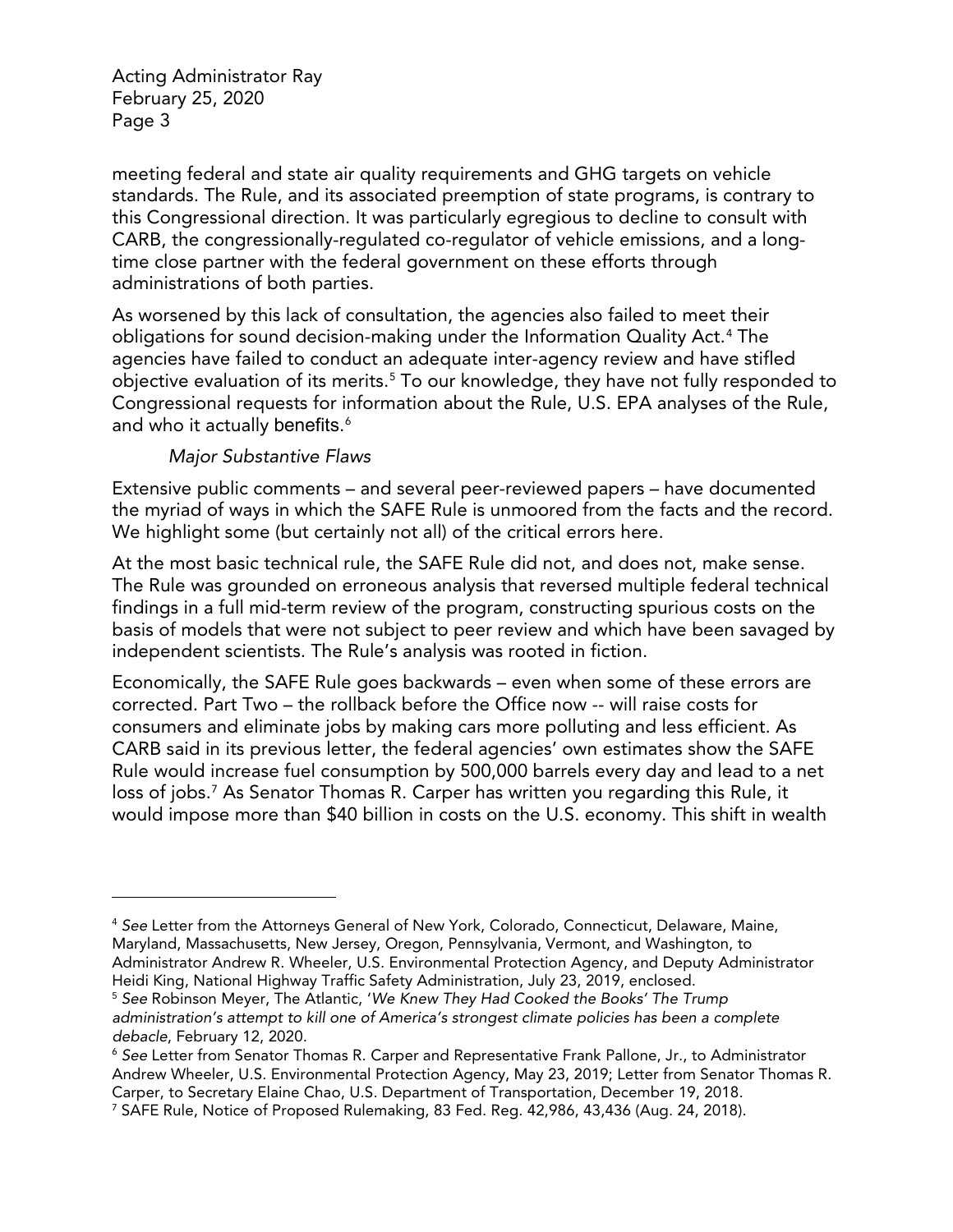from ordinary Americans to oil companies demonstrates that the Rule is intended to benefit the oil industry more than the American public.<sup>[8](#page-3-0)</sup>

Moreover, the changing climate is imposing substantial costs on our economy. As the federal government has recognized, between 1980 and 2019, the United States has sustained 258 extreme weather events and climate disasters that have cost the U.S. economy over \$1.75 trillion and have directly killed 13,24[9](#page-3-1) people.<sup>9</sup> Over a quarter of those climate-caused economic impacts and deaths have been in just the last three years: over \$455 billion with 3,569 direct deaths between 2017 and 2019.[10](#page-3-2) By significantly increasing greenhouse gas emissions, Part Two will further magnify these economic impacts going forward. We have included an attachment to this letter listing a sample of the climate studies that further document this disaster.

When the Rule leads to higher operating costs, consumers will bear them. As the federal agencies recognize, these increased operating costs may lead consumers to purchase vehicles smaller than they otherwise would prefer, frustrating their ability to get the vehicles they want which are affordable to own and operate. If some forwardthinking manufacturers can offer cleaner vehicles and technologies for meeting emission standards in other markets, they may gain a competitive advantage over domestic manufacturers, further hurting the U.S. economy and job base.[11](#page-3-3)

Viewed alongside other actions of this federal administration, it becomes clear the SAFE Rule is not about what it best for America. It is part of an unfounded attack on programs that protect public health, just like the Department of Justice's nowabandoned and unfounded antitrust inquiry into manufacturers that want to build cleaner vehicles and the certainty of the existing regulatory program that supports them,<sup>[12](#page-3-4)</sup> and numerous attacks on California's environmental programs.<sup>[13](#page-3-5)</sup>

Ultimately, CARB is particularly concerned because the SAFE Rule will increase harmful air pollution – including but not limited to greenhouse gas emissions. As CARB detailed in its initial and supplemental comments, the SAFE Rule as proposed will increase harmful ozone-forming emissions of oxides of nitrogen by 328 tons per year by 2025 in the South Coast air basin.<sup>[14](#page-3-6)</sup> This will jeopardize California's ability to meet the health-based National Ambient Air Quality Standards for ozone. The federal agencies have not ensured the SAFE Vehicle Rule will not increase the severity or

 $\overline{a}$ 

<span id="page-3-0"></span><sup>8</sup> *See* Letter from Senator Thomas R. Carper, to Administrator Paul Ray, Office of Information and Regulatory Affairs, January 22, 2020.

<span id="page-3-1"></span><sup>9</sup> NOAA National Centers for Environmental Information (NCEI) U.S. Billion-Dollar Weather and Climate Disasters (2020). <https://www.ncdc.noaa.gov/billions/>

<span id="page-3-2"></span><sup>10</sup> *Id.*

<span id="page-3-3"></span><sup>11</sup> *See* Brad Plumer, Nadja Popovich, *How U.S. Fuel Economy Standards Compare With the Rest of the World's,* New York Times, April 3, 2018 [international standards exceed U.S. standards].

<span id="page-3-5"></span><span id="page-3-4"></span><sup>12</sup> *See* Perry Grossman, *Trump's Reckless Attack on Automakers Could Backfire*, Slate, Sept. 10, 2019.

<sup>13</sup> *See* Senator Thomas R. Carper, *New Trump Administration Lawsuit is Punitive,* Oct. 23, 2019.

<span id="page-3-6"></span><sup>14</sup> California Air Resources Board comment, Docket No. EPA-HQ-OAR-2018-0283-7623.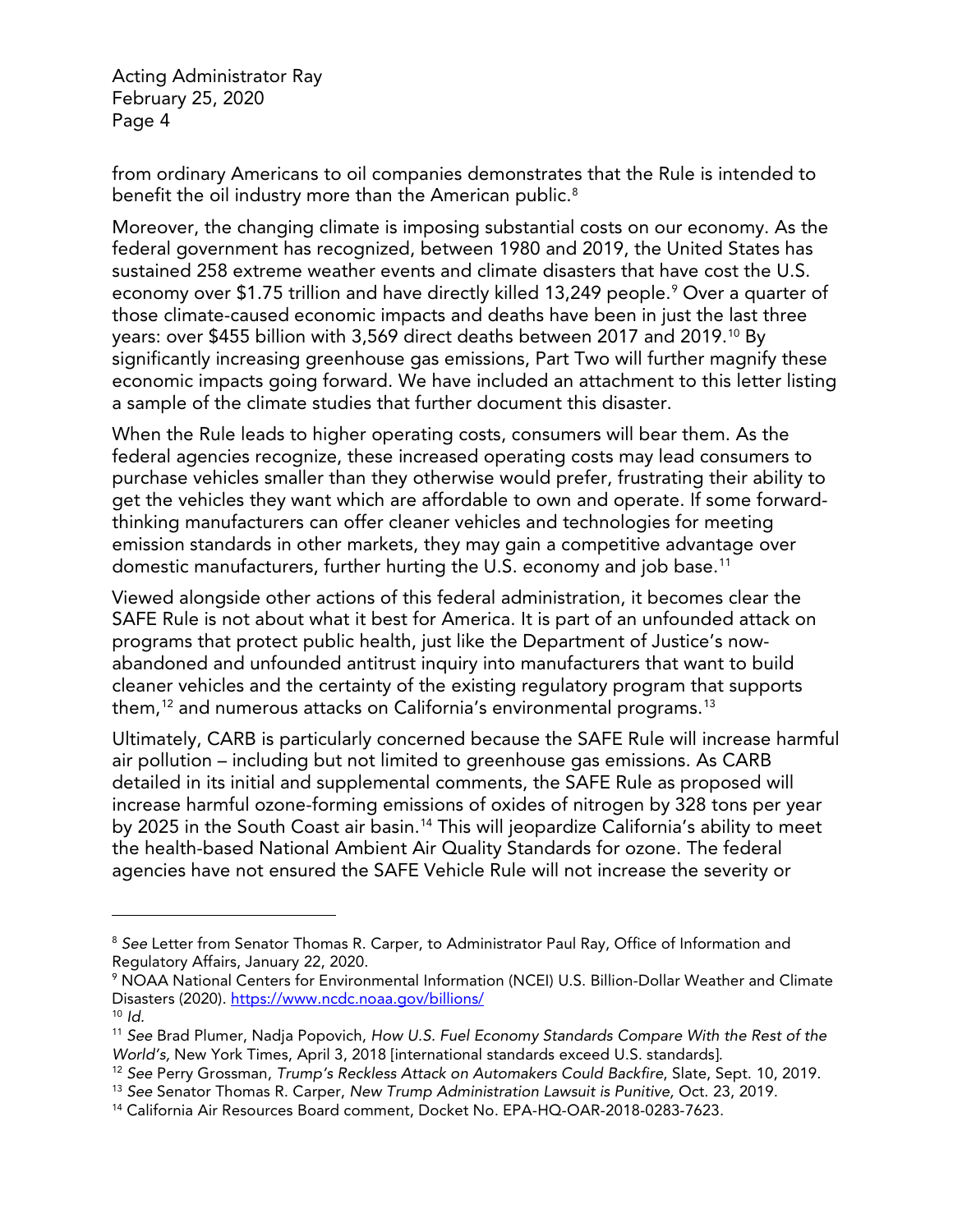frequency of California's exceedances of the ozone standards or delay attainment, contrary to their legal obligations. (Clean Air Act, § 176; 42 U.S.C. § 7506(c)(1); 40 C.F.R. § 93.153(b).) The climate change-inducing emissions caused by the Rule will accelerate warming temperatures, extreme climate events, and their associated effects (see studies in attachment to this letter). The draft Environmental Impact Statement does not meet NHTSA's obligations under the National Environmental Policy Act.<sup>[15](#page-4-0)</sup>

Analyses from a wide range of sources agree this Rule, and the process the agencies followed to develop it, are broken. Although we anticipate the agencies may have attempted to correct some of the egregious errors of the Proposal, they have not presented these new efforts and rationales to the public – meaning that the final rule is likely not to be a logical outgrowth of the proposal and many of its supporting claims will not have been properly presented to the public, further violating the federal Administrative Procedure Act. Ultimately, the right answer here is clear and needs to be implemented by your Office: Scrap this profoundly flawed proposal and retain the federal program that, even now, is working to clean the air, benefit consumers, and protect the climate.

## *Illustrative Documents*

 $\overline{a}$ 

At our meeting, we presented you with a DVD containing many exemplar documents demonstrating the damage that will come from the Rule and the broken process that produced it:

- 1. Letter from States of California, Connecticut, Delaware, Iowa, Illinois, Maine, Maryland, Massachusetts, Minnesota, New Jersey, New York, North Carolina, Oregon, Pennsylvania, Rhode Island, Vermont, Washington, and the District of Columbia, to Andrew Wheeler, Acting Administrator, U.S. Environmental Protection Agency, Heidi King, Deputy Administrator, National Highway Traffic Safety Administration, August 27, 2018 [requesting extension of SAFE Rule comment period].
- 2. Letter from Chris Nevers, Vice President, Auto Alliance, to Andrew Wheeler, Acting Administrator, U.S. Environmental Protection Agency, Heidi King, Deputy Administrator, National Highway Traffic Safety Administration, Sept. 6, 2018 [requesting extension of SAFE Rule comment period].
- 3. Comments of the California Air Resources Board on the SAFE Rule
- 4. Filings in *California Air Resources Board v. U.S. Environmental Protection Agency*, National Highway Traffic Safety Administration, No. 1:19-cv-00965- CKK, D. D.C., and similar requests under the Freedom of Information Act:
	- a) Memorandum Supporting Plaintiff's Motion for Summary Judgment and Statement of Material Facts as to which There is No Genuine Dispute

<span id="page-4-0"></span><sup>15</sup> *See* Comment from States of California, Connecticut, Delaware, Hawaii, Iowa, Illinois, Main, Maryland, Minnesota, North Carolina, et. al., Oct. 26, 2018, Docket No. NHTSA-2017-0069-0625.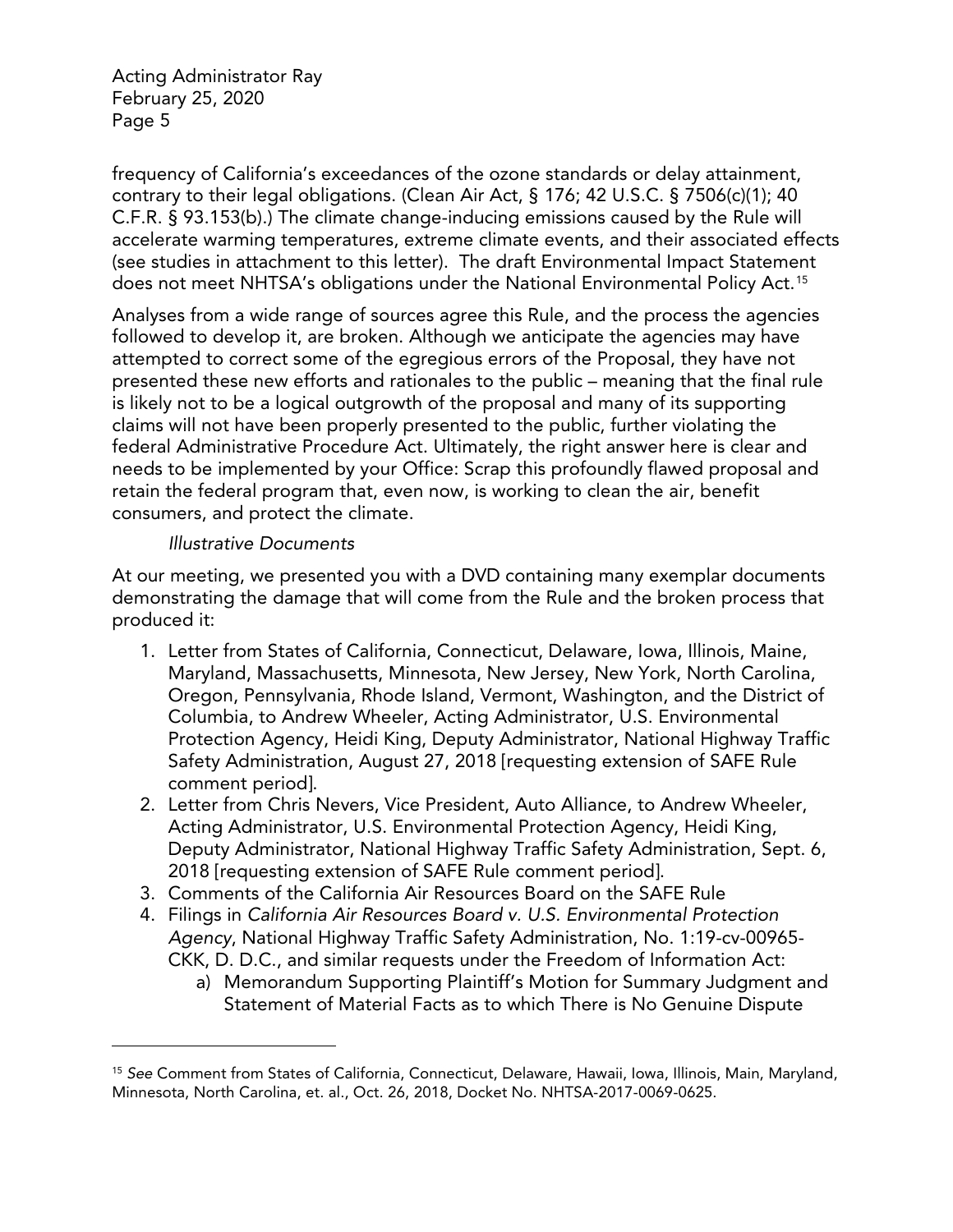- b) Plaintiff's Opposition to Defendants' Cross-Motion for Summary Judgment & Reply Supporting Plaintiff's Motion for Summary Judgment
- 5. Letter from Andrea Issod, Senior Staff Attorney, Sierra Club Environmental Law Program, to National Freedom of Information Officer, U.S. Environmental Protection Agency, January 22, 2020 [requesting records related to U.S. EPA inquiries into California's environmental regulatory programs].
- 6. Letter from the Attorneys General of New York, Colorado, Connecticut, Delaware, Maine, Maryland, Massachusetts, New Jersey, Oregon, Pennsylvania, Vermont, and Washington, to Administrator Andrew R. Wheeler, U.S. Environmental Protection Agency, and Deputy Administrator Heidi King, National Highway Traffic Safety Administration, July 23, 2019 [failure to consult with state officials].
- 7. Robinson Meyer, The Atlantic, '*We Knew They Had Cooked the Books' The Trump administration's attempt to kill one of America's strongest climate policies has been a complete debacle*, February 12, 2020.
- 8. Letter from Senator Thomas R. Carper, to Secretary Elaine Chao, U.S. Department of Transportation, December 19, 2018 [covert oil industry lobbying to relax federal fuel economy and emissions standards]
- 9. Letter from Senator Thomas R. Carper and Representative Frank Pallone, Jr., to Administrator Andrew Wheeler, U.S. Environmental Protection Agency, May 23, 2019 [U.S. EPA staff analysis of SAFE Rule].
- 10.Letter from Senator Thomas R. Carper, to Administrator Paul Ray, Office of Information and Regulatory Affairs, January 22, 2020 [SAFE Rule Part Two].
- 11.Brad Plumer, Nadja Popovich, *How U.S. Fuel Economy Standards Compare With the Rest of the World's*, New York Times, April 3, 2018 [international standards exceed U.S. standards].
- 12.Perry Grossman, *Trump's Reckless Attack on Automakers Could Backfire*, Slate, Sept. 10, 2019.
- 13.Senator Thomas R. Carper, *New Trump Administration Lawsuit is Punitive*, Oct. 23, 2019.
- 14.National Academy of Sciences, Valuing Climate Damages: Updating Estimation of the Social Cost of Carbon Dioxide (2017) [noting the most recent Interagency Working Group on the Social Cost of Greenhouse Gases' estimate of the social cost of carbon is \$42 per metric ton in 2007 dollars, casting significant doubt on the ability to credibly establish a domestic-only social cost of carbon, and recommending further development and inclusion of various interactions and feedbacks in the human-climate system and better integration among the modules used to develop the social cost of carbon].
- 15.Richter-Menge, J., Druckenmiller, M. L., and Jeffries, M., Eds., *NOAA Arctic Report Card 2019* (2019),

https://arctic.noaa.gov/Portals/7/ArcticReportCard/Docurnents/ArcticReportCar djull\_report20 19.pdf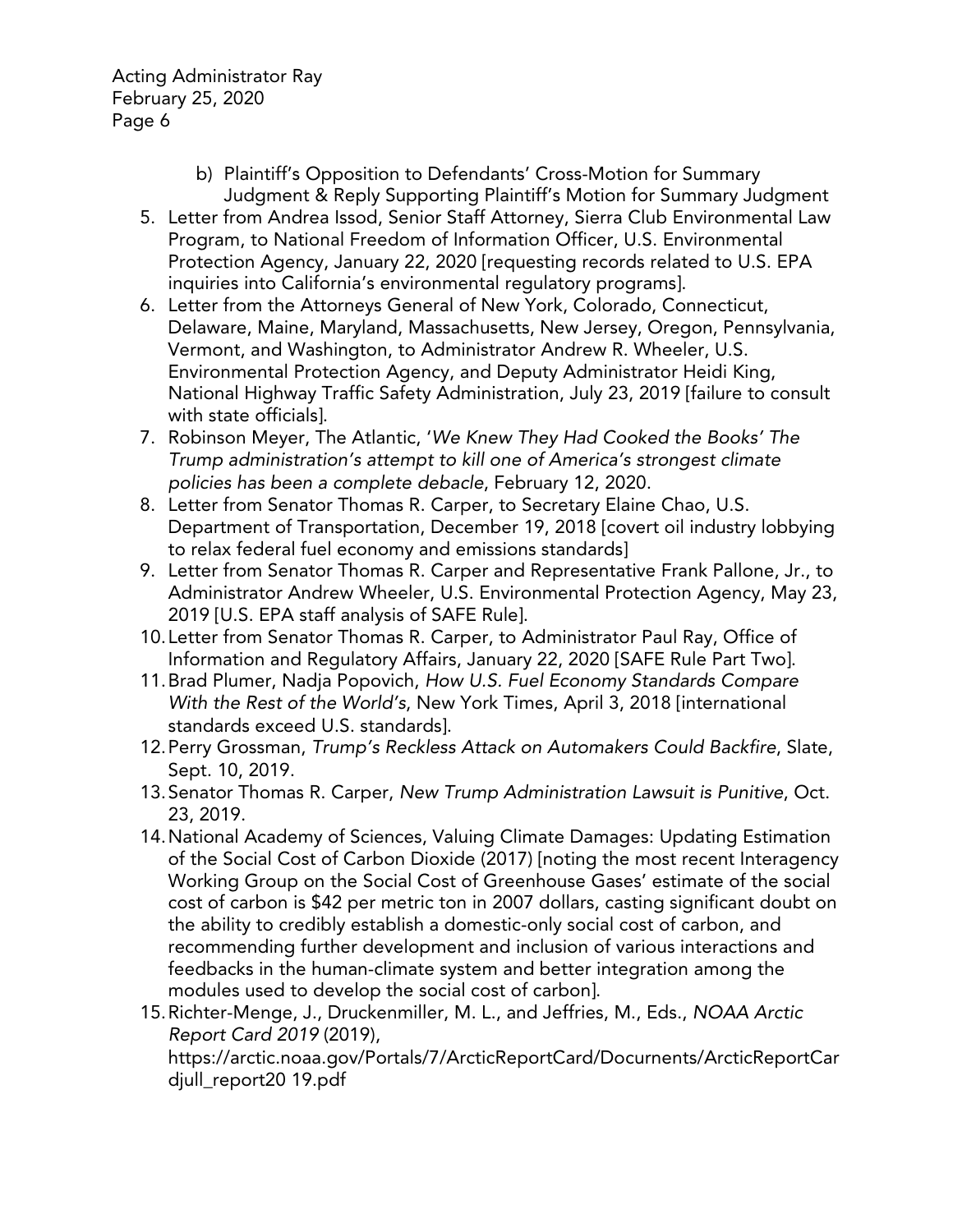- 16.National Aeronautics and Space Administration, *NASA, NOAA Analyses Reveal 2019 Second Warmest Year on Record* (NASA News & Feature Releases), Jan. 15, 2020, [https://www.nasa.gov/press-release/nasa-noaa-analyses-reveal-2019](https://www.nasa.gov/press-release/nasa-noaa-analyses-reveal-2019-second-warmest-year-on-record) [second-warmest-year-on-record](https://www.nasa.gov/press-release/nasa-noaa-analyses-reveal-2019-second-warmest-year-on-record).
- 17.Scott Wilson, *2°C: Beyond the Limit – Fires, Floods and Free Parking: California's Unending Fight Against Climate Change*, Wash. Post (Dec. 5, 2019), [https://www.washingtonpost.com/graphics/2019/national/climate](https://www.washingtonpost.com/graphics/2019/national/climate-environment/climate-change-california/)[environment/climate-change-california/](https://www.washingtonpost.com/graphics/2019/national/climate-environment/climate-change-california/).
- 18.Osborne, E.B., Thunell, R.C., Gruber, N. *et al.* Decadal variability in twentiethcentury ocean acidification in the California Current Ecosystem. *Nat. Geosci.* (2019) doi:10.1038/s41561-019-0499-z.
- 19.Williams A.P., Abatzoglou J.T., Gershunov A., Guzman-Morales J., Bishop D.A., Lettenmaier D.P. (2019) Observed impacts of anthropogenic climate change on wildfire in California. *Earth's Future*, 7. https://doi.org/10.1029/2019EF001210.
- 20.Northcott D., Sevadjian J., Sancho-Gallegos D.A., Wahl C., Friederich J., Chavez F.P. (2019) Impacts of urban carbon dioxide emissions on sea-air flux and ocean acidification in nearshore waters. PLoS ONE 14(3): e0214403. <https://doi.org/10.1371/journal.pone.0214403>.
- 21.Kelly E. Gleason, Joseph R. McConnell, Monica M. Arienzo, Nathan Chellman, Wendy M. Calvin. Four-fold increase in solar forcing on snow in western U.S. burned forests since 1999. Nature Communications, 2019; 10 (1) DOI: 10.1038/s41467-019-09935-y.
- 22.Zhu, Shupeng & Horne, Jeremy & Mac Kinnon, Michael & Samuelsen, G & Dabdub, Donald. (2019). Comprehensively assessing the drivers of future air quality in California. Environment International. 125. 10.1016/j.envint.2019.02.007.

We hope you consider this information before allowing the existing emission standards to be relaxed, when there is no sound basis. If you have questions following our meeting, I may be reached through my assistant, Ann Beegan, at [Ann.Beegan@arb.ca.gov](mailto:Ann.Beegan@arb.ca.gov) or (916) 323-9631. Thank you for your time.

Sincerely,

Steven S. Cliff, Ph. D. Deputy Executive Officer California Air Resources Board

Enclosure (DVD with items 1-22 listed above) Attachment in following pages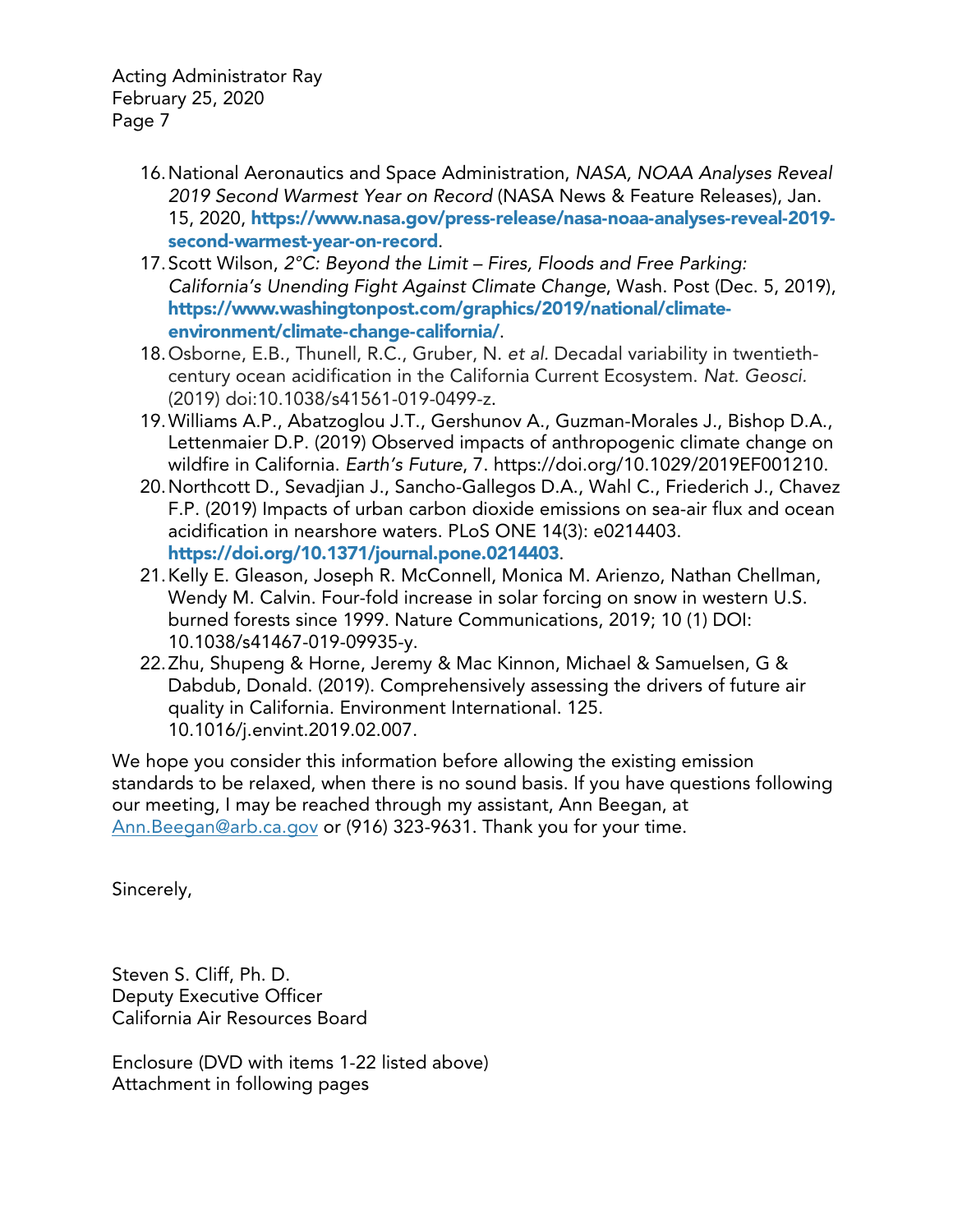## Attachment of Climate Studies (see reference on page 4 of the letter)

Recent studies further documenting climate harms that the SAFE Rule will worsen, and documenting particularly strong harms to California, include:

*•* Richter-Menge, J., Druckenmiller, M. L., and Jeffries, M., Eds., NOAA Arctic Report Card 2019 (2019), https://arctic.noaa.gov/Portals/7/ArcticReportCard/Docurnents/ArcticReportCardjull\_report20 19.pdf [collection of essays comprehensively summarizing observed land, ice, ocean, and atmospheric climate change impacts in the Arctic. For example, scientists have recorded a shift in fish distribution over the past two years in the eastern Bering Sea, an area that supports "more than 40% of the annual U.S. catch of fish and shellfish (valued at >\$1 billion annually)." Climate change-caused warmer ocean temperatures and less sea ice are changing the Bering Sea ecosystem and driving these valuable fisheries northward.

• National Aeronautics and Space Administration, NASA, NOAA Analyses Reveal 2019 Second Warmest Year on Record (NASA News & Feature Releases), Jan. 15, 2020, https://www.nasa.gov/pressrelease/nasa-noaa-analyses-reveal-2019-second-warmest-year-on-record. [Recent temperature data analyses by NASA and NOAA underscore that rapid, significant warming is occurring now, with both agencies finding that 2019 was the second-hottest year on record, below only 2016. The analyses also show that the past five years are the five hottest years since recordkeeping began.]

• Scott Wilson, 2°C: Beyond the Limit – Fires, Floods and Free Parking: California's Unending Fight Against Climate Change, Wash. Post (Dec. 5, 2019),

https://www.washingtonpost.com/graphics/2019/national/climate-environment/climate-changecalifornia/. [Wilson analyzed monthly temperature data from the National Oceanic and Atmospheric Administration at the national, state, and county levels between 1895 and 2018 for the lower 48 states, from which he calculated annual mean temperature trends in each state and county using linear regression. Based on this assessment, Wilson found that "the coastal curve that bends south from Santa Barbara through the Los Angeles metroplex to the arroyos along the Mexican border is warming at double the rate of the continental United States" (emphasis added). And, Wilson concluded, "during the past five years, the pace has accelerated." Ventura County, which has warmed by 2.6 degrees Celsius since preindustrial times, "ranks as the fastest-warming county in the Lower 48 states."]

•Osborne, E.B., Thunell, R.C., Gruber, N. et al. Decadal variability in twentieth-century ocean acidification in the California Current Ecosystem. Nat. Geosci. (2019) doi:10.1038/s41561-019-0499-z. [The authors analyzed the carbonate in almost 2,000 foraminifera shells collected from core samples of the sea floor off Santa Barbara and used a radioisotope-based model to reconstruct a 100-year history of ocean acidification for this area. Generally, the more acidic ocean water becomes, the less carbonate organisms like foraminifera have in their shells, as carbonate more readily dissolves in lower pH. Based on this analysis, the authors found that these waters off California's coast have seen a 0.21 decline in their pH since 1895—which is over twice the estimated global pH decline of 0.1. Moreover, the authors "attribute the long-term reduction in [carbonate, resulting from increased acidification] largely to air-sea exchange of anthropogenic CO2."]

• Williams A.P., Abatzoglou J.T., Gershunov A., Guzman-Morales J., Bishop D.A., Lettenmaier D.P. (2019) Observed impacts of anthropogenic climate change on wildfire in California. Earth's Future, 7. [https://doi.org/10.1029/2019EF001210.](https://doi.org/10.1029/2019EF001210) [Williams et al. (2019) found that annual burned area in California increased by 405 percent during 1972–2018. This was significantly driven by increases in burned area in the North Coast and Sierra Nevada forest regions, which respectively saw increases of 630 percent and 618 percent. In analyzing the data and past trends, the authors conclude: "The large increase in California's annual forest-fire area over the past several decades is very likely linked to